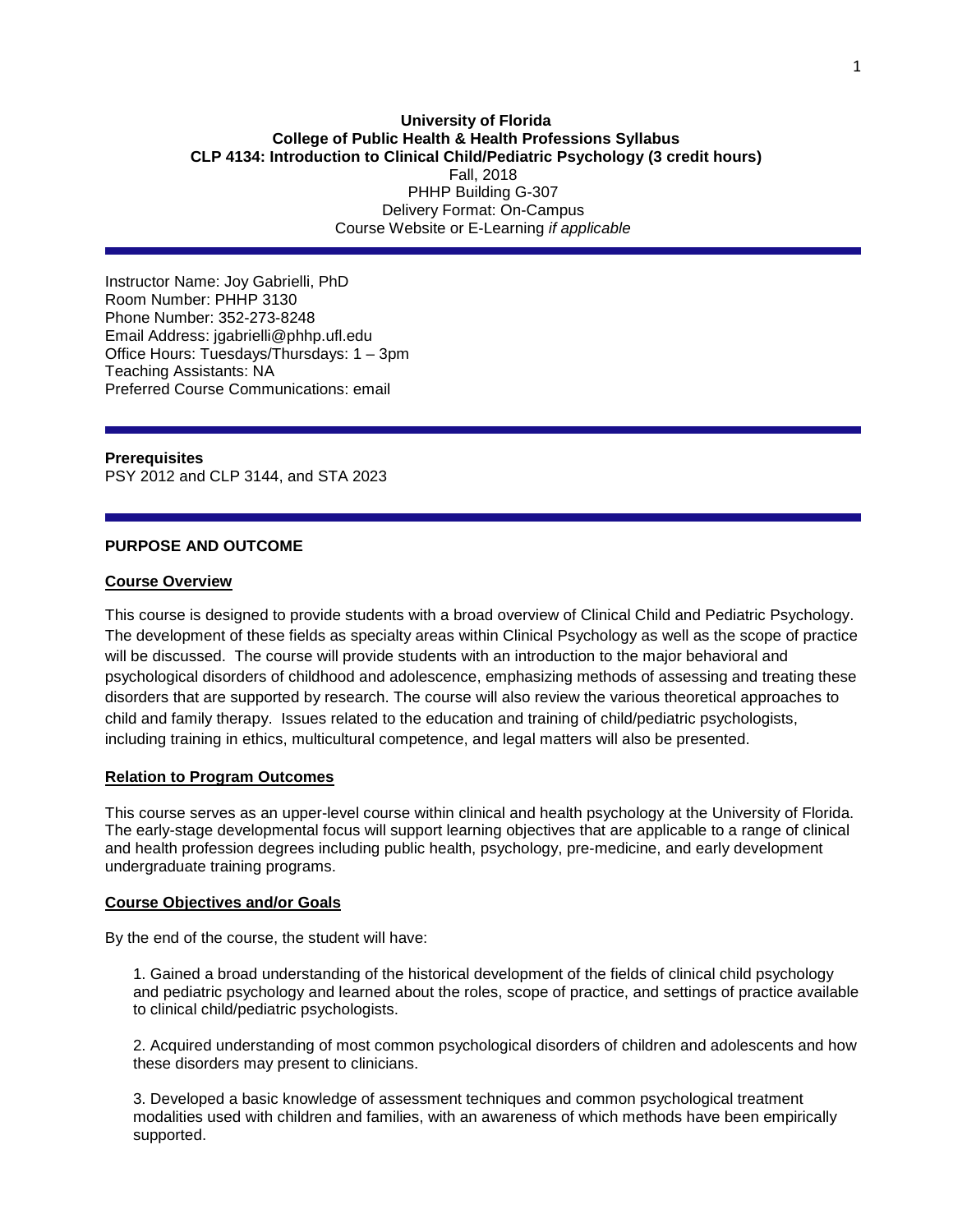4. Learned about multicultural considerations, ethical issues, and dealing with abuse/neglect within psychological practice.

5. Acquired an understanding of the training of clinical child/pediatric psychologists.

# **Instructional Methods**

# Introduction to Blended Learning

A Blended Learning class uses a mixture of technology and face-to-face instruction to help students maximize their learning. Blended learning typically involves multiple technologies such as E-Learning systems, online video, and web assignments for the communication of information. Knowledge content that would have traditionally been presented during a live class lecture is instead provided online before the live class takes place. This allows more of the face-to-face time to focus on the higher levels of learning. These rich interactions with the instructor can be used to help students think critically, obtain expertise, and practice clinical reasoning.

# Why Blended Learning?

Because health professions highly value the professionals' clinical skills and ability to interpret information in addition to what they know, passive engagement with presentations and rote learning do not adequately prepare students for their respective professions. Blended Learning prepares students for the rigorous requirements of health professions by creating meaningful student/teacher and peer interactions centered in problems and skill sets that resemble those likely to be experienced in the student's chosen field.

# What Does It Mean for Students?

Students are expected to come to class prepared by completing all out-of-class readings and assignments. The coursework outside of class typically lays a foundation of knowledge or gives students practice needed to engage in higher levels of learning during live class sessions. During the face-to-face class time, students practice critical skills used by health professionals – critical thinking, problem solving, collaborating, and/or applying concepts gained from the out-of-class assignments to real-world examples. If students are not prepared for the face-to-face sessions, they will likely struggle to reach the higher learning goals of the course. When students come prepared, they can be active participants throughout the blended learning course experience, which will help them master course material and maintain what they have learned beyond the end of the course.

The format of this course will be primarily lectures, given by either the course instructors or guest lecturers. Case presentations and video instruction will also be used during this course, and these materials will be made available on the course website as well. Although the size of this course somewhat limits class discussions, we strongly encourage students to ask questions, comment on, and discuss the material presented. Effort will be given to provide engaging and participatory lectures.

# **DESCRIPTION OF COURSE CONTENT**

#### Week Date(s) | Topic(s)  $\sqrt{R}$  Readings 1 Aug 23 Course Introduction & Basic Concepts Mash & Wolf: Ch1<br>2 Aug 30 Introduction to Assessment & Developmental Mash & Wolf: Ch 4 Aug 30 | Introduction to Assessment & Developmental **Considerations** Mash & Wolf: Ch 4 3 Sept 6 Autism Spectrum Disorders & Intellectual **Disability** Mash & Wolf: Ch 5 4 Sept 13 Anxiety Disorders Mash & Wolf: Ch 11 5 Sept 20 | Mood Disorders Mash & Wolf: Ch 10 6 Sept 27 ADHD Mash & Wolf: Ch 8

## **Topical Outline/Course Schedule (readings subject to change per Instructor's planning)**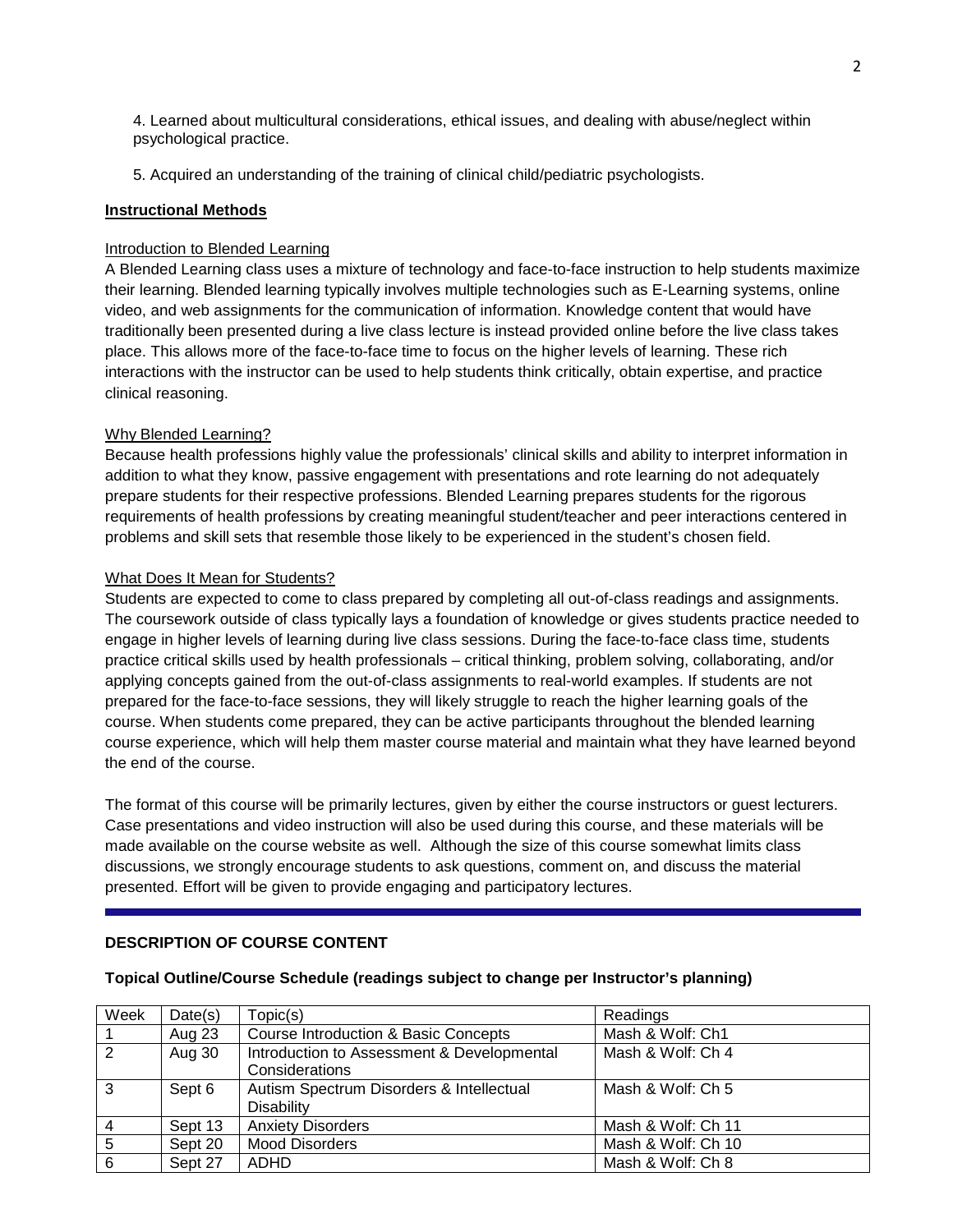| Week | Date(s)       | Topic(s)                                       | Readings                           |
|------|---------------|------------------------------------------------|------------------------------------|
| 7    | Oct 4         | Externalizing Disorders & Parent-Child         | Mash & Wolf: Ch 9                  |
|      |               | <b>Interaction Therapy</b>                     |                                    |
| 8    | Oct 11        | Introduction to Pediatric Psychology &         | Mash & Wolf: Ch 13                 |
|      |               | Adherence to Pediatric Regimens                |                                    |
| 9    | Oct 18        | <b>MIDTERM EXAM</b> (covering weeks $1 - 7$ )  |                                    |
| 10   | Oct 25        | HIV; Cystic Fibrosis; Physical Disability      | Ledlie (2001)                      |
|      |               |                                                | Powers (2015)                      |
| 11   | Nov 1         | Pediatric Obesity; Gastrointestinal Disorders; | Cunningham & Banez (2006)          |
|      |               | Feeding & Eating Disorders                     | Mash & Wolfe: Ch. 14               |
|      |               |                                                | Jackson et al. (2007)              |
| 12   | Nov 8         | Pediatric Transplant; Cancer                   | Vannatta, Salley & Gerhardt (2009) |
|      |               |                                                | Parmar (2003)                      |
|      |               |                                                | Cohen & Mannarino (2004)           |
| 13   | Nov 15        | Sleep; Asthma; Diabetes                        | Meltzer & Mindell (2006)           |
|      |               |                                                | Everhart et al. (2011)             |
|      |               |                                                | Wysocki, Buckloh, & Grecco (2009)  |
| 14   | <b>Nov 22</b> | <b>HAPPY THANKSGIVING!!!</b>                   |                                    |
| 15   | <b>Nov 29</b> | Pediatric Pain; Pediatric Burns; Sickle Cell   | Cohen, Maclaren & Lim (2008)       |
|      |               | Anemia                                         | Landolt et al. (2002)              |
|      |               |                                                | Casey & Brown (2003)               |
| 16   | Dec 13        | FINAL EXAM (covering weeks $8 - 15$ )          |                                    |

## **Course Materials and Technology**

Required Text: Mash, E.J. & Wolfe, D.A. (2016). Abnormal Child Psychology (6th ed.). ISBN-10: 1305105427 | ISBN-13: 978-1305105423

This text has been ordered through the UF Text Adoption service and should be available at the bookstore. Used copies may also be available online. Assigned readings are listed below according to the lecture they accompany. Additional readings will be available for download on the course website for use with Adobe Acrobat Reader.

#### **Additional Readings**

1. Casey, R.L., & Brown, R.T. (2003). Psychological aspects of hematologic diseases. Child & Adolescent Psychiatric Clinics of North America, 12, 567-584.

2. Cohen, L., Maclaren, J., Lim, C.S. (2008). Pain and Pain Management. In Steele, Elkin, Robers (Eds.) Handbook of Evidence Based Therapies for Children and Adolescents: Bridging Science and Practice. (pp.281-295). Springer.

3. Cohen, J. A., & Mannarino, A. P. (2004). Treatment of childhood traumatic grief. Journal of Clinical Child and Adolescent Psychology, 33, 819-831.

4. Cunningham, C. L., & Banez, G. A. (2007). Pediatric Gastrointestinal Disorders: Prevalence, Costs, and Rationale for a Biopsychosocial Approach. In Cunningham & Benez (Eds.) Pediatric gastrointestinal disorders: Biopsychosocial assessment and treatment, (pp 1-12). Springer Science & Business Media.

5. Everhart, R. S., Kopel, S., McQuaid, E. L., Salcedo, L., York, D., Potter, C., & Koinis-Mitchell, D. (2011). Differences in environmental control and asthma outcomes among urban Latino, African American, and non-Latino White families. Pediatric Allergy, Immunology, and Pulmonology, 24, 165-169.

6. Jackson, D., Wilkes, L., & McDonald, G. (2007). 'If I was in my daughter's body I'd be devastated': Women's experiences of mothering an overweight or obese child. Journal of Child Health Care, 11(1), 29-39.

7. La Greca, A.M. & Mackey, E. (2009). Adherence to pediatric treatment regimens. In M. Roberts & R. Steele (Eds.), Handbook of Pediatric Psychology, 4th edition (pp. 130-152). New York, NY: Guilford Press.

8. Landolt, M. A., Grubernmann, S., & Meuli, M. (2002). Family impact greatest: Predictors of quality of life and psychological adjustment in pediatric burn survivors. Journal of Trauma, 53, 1146-1151.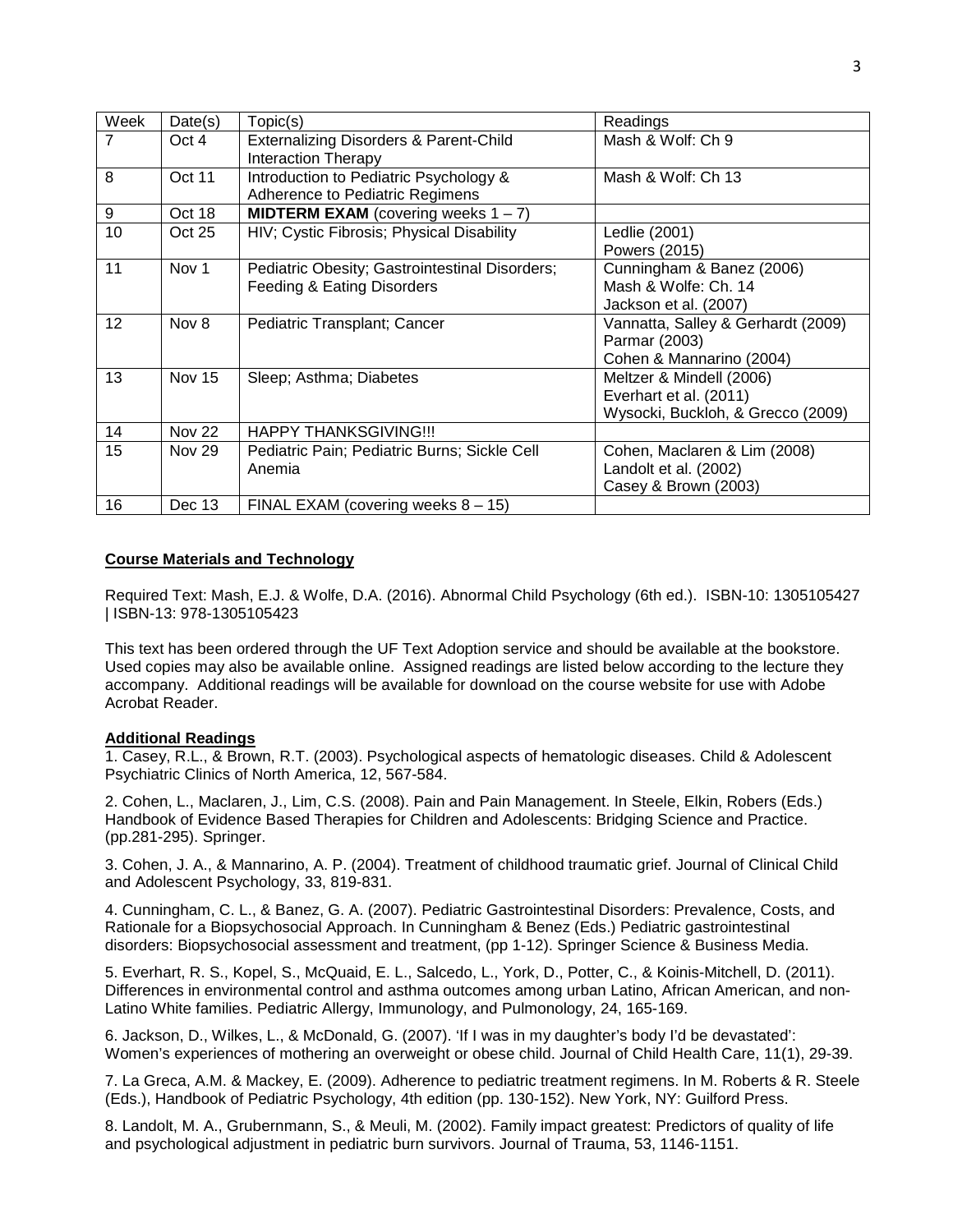9. Ledlie, S.W. (2001). The psychosocial issues of children with perinatally acquired HIV disease becoming adolescents: A growing challenge for providers. AIDS Patient Care and STD's, 15(5), 231- 236.

10. Meltzer, L. J., & Mindell, J. A. (2006). Sleep and sleep disorders in children and adolescents. Psychiatric Clinics of North America, 29(4), 1059-1076.

11. Parmar, G., Wu, J.W., Chan, K.W. (2003). Bone marrow donation in childhood: One donor's perspective. Psycho-Oncology, 12, 91-94.

12. Powers SW, Stark LJ, Chamberlin LA, et al. Behavioral and Nutritional Treatment for Preschool- Aged Children With Cystic Fibrosis: A Randomized Clinical Trial. JAMA Pediatrics. 2015;169:e150636.

13. Vannatta, I., Salley, C.G., and Gerhardt, C.A. (2009). Pediatric Oncology: Progress and Future Challenges. In M. Roberts & R. Steele (Eds.), Handbook of Pediatric Psychology, 4th edition (pp. 319-333). New York, NY: Guilford Press.

14. Wysocki, T.M., Buckloh, L.M., & Greco, P. (2009). The Psychological Context of Diabetes Melilitus in Youths. In M. Roberts & R. Steele (Eds.), Handbook of Pediatric Psychology, 4th edition (pp. 319-333). New York, NY: Guilford Press.

We will be using E-Learning for this course. The website can be accessed at: https://lss.at.ufl.edu. The syllabus, Powerpoints, and readings will be posted here weekly, in addition to grades when they become available.

For technical support for this class, please contact the UF Help Desk at:

- Learning-support@ufl.edu
- (352) 392-HELP select option 2
- <https://lss.at.ufl.edu/help.shtml>

# **ACADEMIC REQUIREMENTS AND GRADING**

#### **Assignments**

Attendance (10% of your grade): Attendance will be taken at every class. This includes midterm and exam days. You will be allowed to miss one class with no penalty with attendance counting for 10% of your final grade. Given that this is an upper level elective course, class attendance is expected, not optional. We will require you to sign into class each week to mark your class attendance. It will not be permitted to sign in for a friend; anyone caught doing this will lose their and their friend's attendance point for the day. We will ask you to sign in at a random time during the class period to encourage attendance throughout the duration of the class. If you do miss a class, it will be your responsibility to request notes from a classmate or schedule office hours with me to discuss content from that class.

Exams (65% of your grade): There will be TWO exams, a midterm and a final. The midterm will be worth 30% and the final worth 35% of your final grade. The final is weighted slightly higher as it is expected you will have better understanding of how to prepare for this exam following the midterm. Exams will not be cumulative and will cover material from lectures and readings. The format of exams will be multiple choice and short answer. There will be no make-up exams, except for documented medical reasons (i.e., physician note). If you miss an exam, you will receive a score of zero on that exam. Students who must miss class on the day of an exam may request arrangements to take the exam early, pending approval by the instructor. These arrangements must be made early in the semester or they will not be considered.

Infographic (15% of your grade): Infographics are visual depictions of data and ideas used to generate interest in various topics and communicate information concisely and simply. For this assignment, you will develop a one-page infographic designed to quickly, clearly, and accurately present information in a visually stimulating way. The presentation of information must be novel, and the information depicted must be comprehensive enough to communicate the message without additional explanation. For the infographic, you must select one pathology discussed in class (can be clinical child or pediatric psychology oriented) and visually depict how this pathology manifests itself uniquely in child or adolescent populations. Prior classes gave feedback that this assignment took them longer than they estimated it would take, so start early and come and see me for feedback in advance of the due date.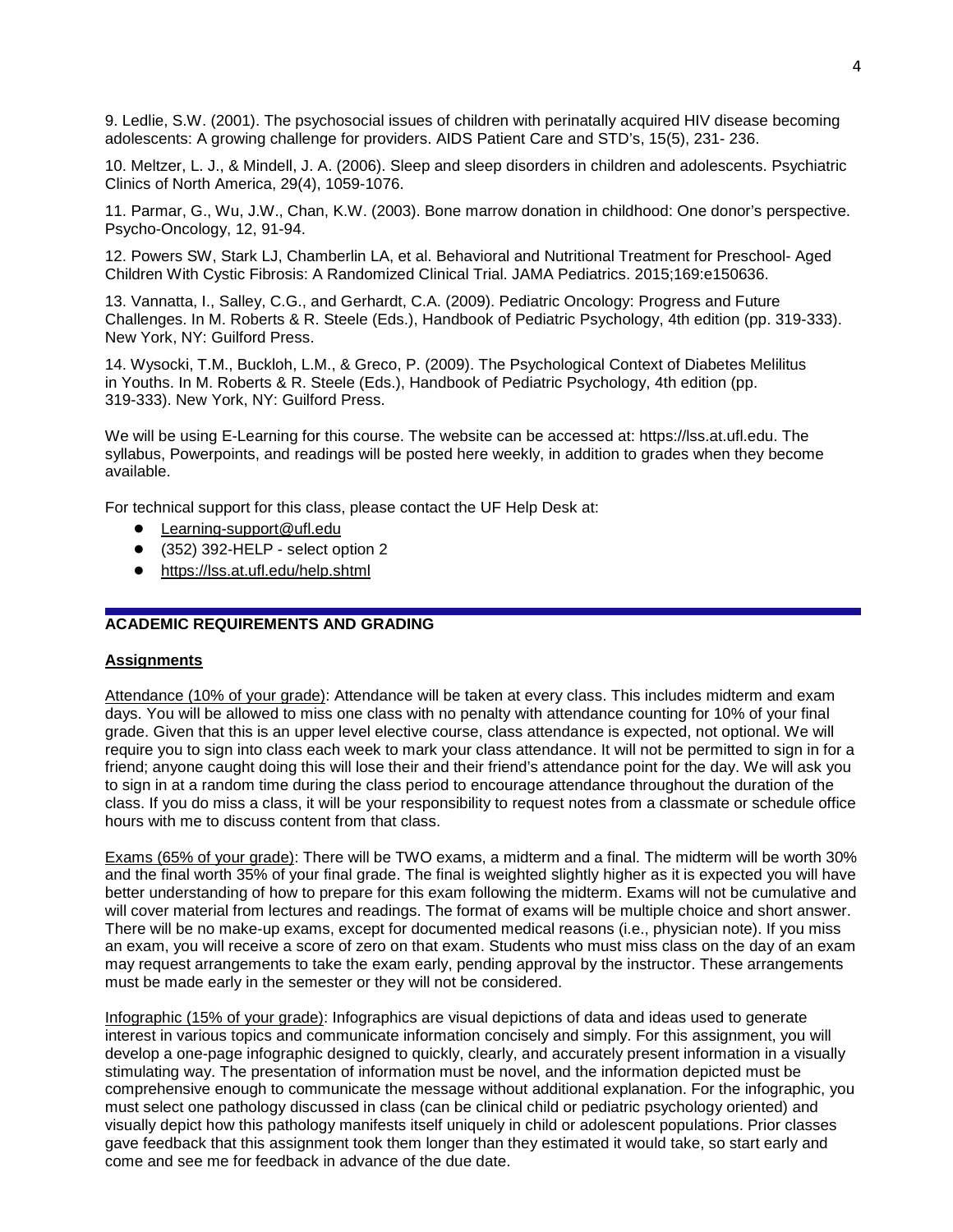As you design your infographic, consider what information would be relevant to: 1) persuade policy makers about the particular health issue you have selected and 2) generate interest or provide information to the general public with little to no prior knowledge of your selected topic. Projects will be graded based on the quantity (provision of appropriate – not too much or too little – amount of information) and quality (information depicted is accurate and evidence-based, goes beyond content provided in class or readings) of information provided, innovation in data presentation (data is organized, interesting, and visually appealing), and public health relevance (information is important and understandable to a lay audience) of the information provided. The information you provide must have solid scientific evidence with specific sources to support claims and data summaries. You must provide a list of references/sources to support the information you have provided in your infographic. You may provide a 500 maximum word summary detailing the approach and strengths of your particular approach to the infographic if you feel it will assist me in understanding the thought process behind your final product, although this is **not** a requirement of the assignment.

There are many tools online that can be useful for creation of infographics such as the following:

- [http://www.freepik.com/free-vector/infographic-elements-pack\\_772624.htm](http://www.freepik.com/free-vector/infographic-elements-pack_772624.htm)
- <http://www.easel.ly/blog/category/infographic-templates/>
- <http://www.dreamstime.com/photos-images/infographic.html>

Here are a few examples of infographics of varying quality:

- http://www.who.int/violence\_injury\_prevention/road\_safety\_status/2013/facts/magnitude\_web.jpg
- http://www.paho.org/world-health-day-2014/wp-content/uploads/2014/03/WHDInfographic.pdf
- http://www.publichealthontario.ca/en/eRepository/OHP\_infog\_Foodborne\_2014.pdf

Ask It/Find It (10% of your grade): Every week, you will be required to submit a question via the course website related to the readings or other course materials and utilize the academic resources you have at hand here at the University of Florida (e.g., libraries, faculty experts, National Institute of Health websites) to answer your question. You will be expected to ask a question that falls outside the range of easy logic or common sense (e.g., "Do anxiety disorders cause children to miss school days?" would NOT be an acceptable question) and extends your learning from course content in some way (e.g., "What type of anxiety disorders are most related to student school refusals?" would be an appropriate, extending question).

Resources that can be helpful for completion of this task include:

- Academic journals available through PubMed or Google Scholar such as *Pediatrics, Journal of Clinical Child and Adolescent Psychology,* or *Journal of Child and Adolescent Psychiatry*
- Research related websites such as NIH institutes: NIDA [\(https://www.drugabuse.gov/\)](https://www.drugabuse.gov/), NICHD [\(https://www.nichd.nih.gov/\)](https://www.nichd.nih.gov/), or other found here [\(https://www.nih.gov/institutes-nih/list-nih-institutes](https://www.nih.gov/institutes-nih/list-nih-institutes-centers-offices)[centers-offices\)](https://www.nih.gov/institutes-nih/list-nih-institutes-centers-offices)
- Additional websites on child development such as the Administration for Children and Families [\(https://www.acf.hhs.gov/\)](https://www.acf.hhs.gov/) or the American Academy of Pediatrics [\(www.aap.org\)](http://www.aap.org/)

| <b>Requirement</b> | Due date                  | % of final grade |  |  |  |  |
|--------------------|---------------------------|------------------|--|--|--|--|
| Attendance         | Weekly                    | 10%              |  |  |  |  |
| Midterm Exam       | October 11 <sup>th</sup>  | 30%              |  |  |  |  |
| Infographic        | November 15 <sup>th</sup> | 15%              |  |  |  |  |
| Final Exam         | December 13th             | 35%              |  |  |  |  |
| Ask It/Find It     | Weekly                    | 10%              |  |  |  |  |

## **Grading**

Point system used (i.e., how do course percentage points translate into letter grades).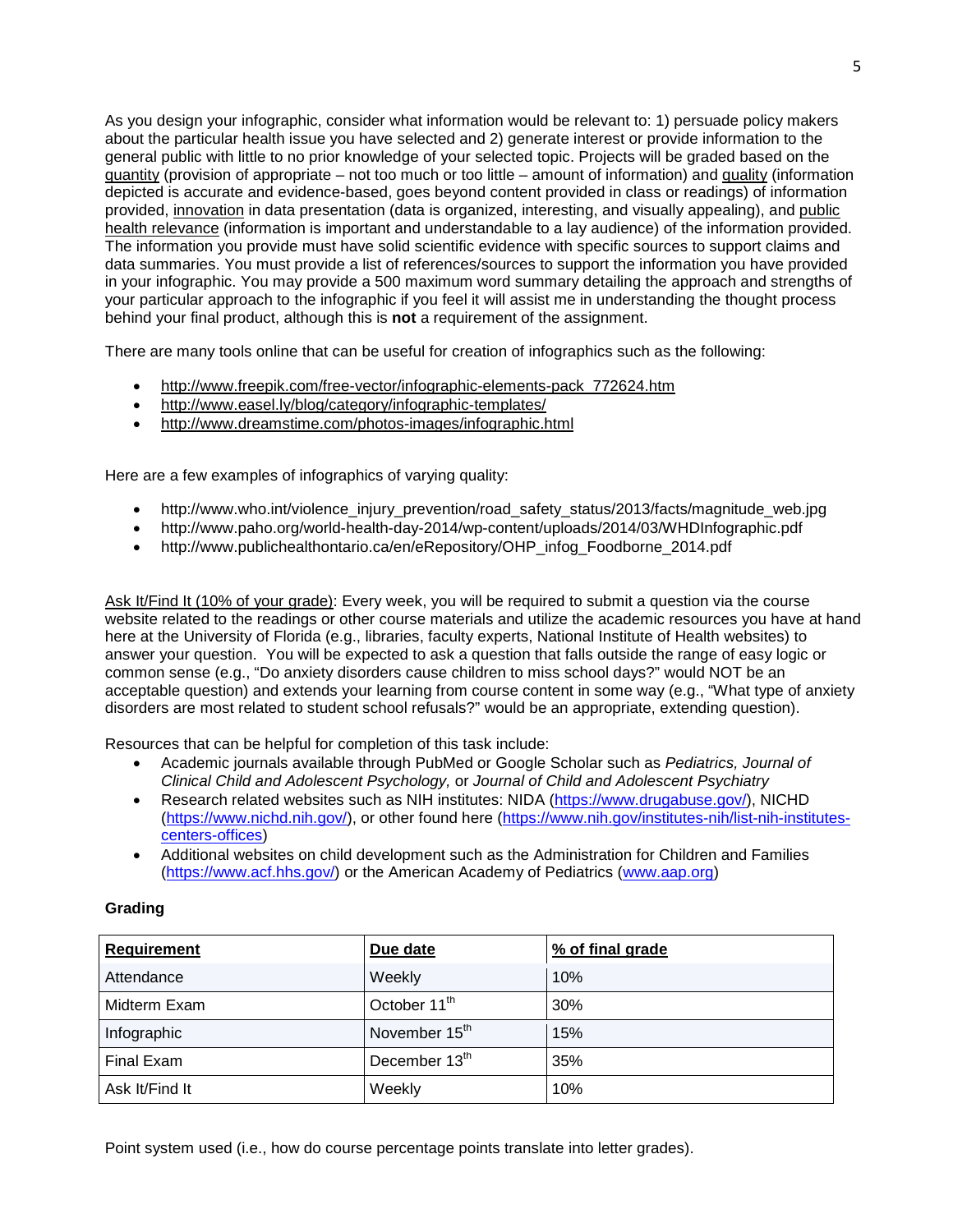| Example:                |               |              |              |           |           |                |             |           |              |           |           |                    |
|-------------------------|---------------|--------------|--------------|-----------|-----------|----------------|-------------|-----------|--------------|-----------|-----------|--------------------|
| <b>Points</b><br>earned | $93 -$<br>100 | $90 -$<br>92 | $87 -$<br>89 | 83-<br>86 | 80-<br>82 | $77-$<br>79    | 73-<br>76   | 70-<br>72 | $67 -$<br>69 | 63-<br>66 | 60-<br>62 | <b>Below</b><br>60 |
| Letter<br>Grade         | A             | $A -$        | $B+$         | B         | В-        | $\cap$ .<br>◡᠇ | $\sim$<br>ັ | $C -$     |              |           | D-        | –                  |

| ∟etter<br>Grade        |               | А-   | B+         | В        | B-   | C+   | $\sim$<br>v             | $\sim$<br>v- | D+   | ◡  | D-   | Е   | <b>WF</b> |     | <b>NG</b> | S-U |
|------------------------|---------------|------|------------|----------|------|------|-------------------------|--------------|------|----|------|-----|-----------|-----|-----------|-----|
| Grade<br><b>Points</b> | $\sim$<br>t.U | 3.67 | ററ<br>ა.აა | ົ<br>ა.u | 2.67 | 2.33 | $\sim$<br>$\sim$<br>Z.U | .67          | 1.33 | .0 | 0.67 | 0.0 | 0.0       | 0.0 | v.v       | v.v |

For greater detail on the meaning of letter grades and university policies related to them, see the Registrar's Grade Policy regulations at:

<http://catalog.ufl.edu/ugrad/current/regulations/info/grades.aspx>

## **Exam Policy**

There will be no make-up exams, except for documented medical reasons (i.e., physician note) or extreme personal situations that are verified and approved by the instructor prior to the exam date. If you miss an exam, you will receive a score of zero on that exam. Students who *must* miss class on the day of an exam may request arrangements to take the exam early, pending approval by the instructor. These arrangements *must* be made early in the semester. If you will miss a class or need to leave a class early please let the instructor know in advance.

# **Policy Related to Make up Exams or Other Work**

Any requests for make-ups due to technical issues MUST be accompanied by the ticket number received from LSS when the problem was reported to them. The ticket number will document the time and date of the problem. You MUST e-mail me within 24 hours of the technical difficulty if you wish to request a make-up.

Late infographic assignments will be accepted with a 10% decrease in overall grade for every day late. Late assignments one week past the due date will not be accepted and will receive a grade of "0". Ask It/Find It assignments are due before the start of the follow week's class and will not receive credit if completed late.

## **Policy Related to Required Class Attendance**

You are required to attend class weekly, and you will receive points towards your grade in class based on your attendance. You may miss one class without any penalty or requirement for an excused absence. If you are more than 20 minutes late to class that will be treated as an unexcused absence. Please be respectful of your classmates and make every effort to be on time to class.

Please note all faculty are bound by the UF policy for excused absences. For information regarding the UF Attendance Policy see the Registrar website for additional details: <https://catalog.ufl.edu/ugrad/current/regulations/info/attendance.aspx>

## **Policy Related to Guests Attending Class:**

Only registered students are permitted to attend class. However, we recognize that students who are caretakers may face occasional unexpected challenges creating attendance barriers. Therefore, by exception, a department chair or his or her designee (e.g., instructors) may grant a student permission to bring a guest(s) for a total of two class sessions per semester. This is two sessions total across all courses. Students are responsible for course material regardless of attendance. For additional information, please review the Classroom Guests of Students policy in its entirety. Link to full policy: <http://facstaff.phhp.ufl.edu/services/resourceguide/getstarted.htm>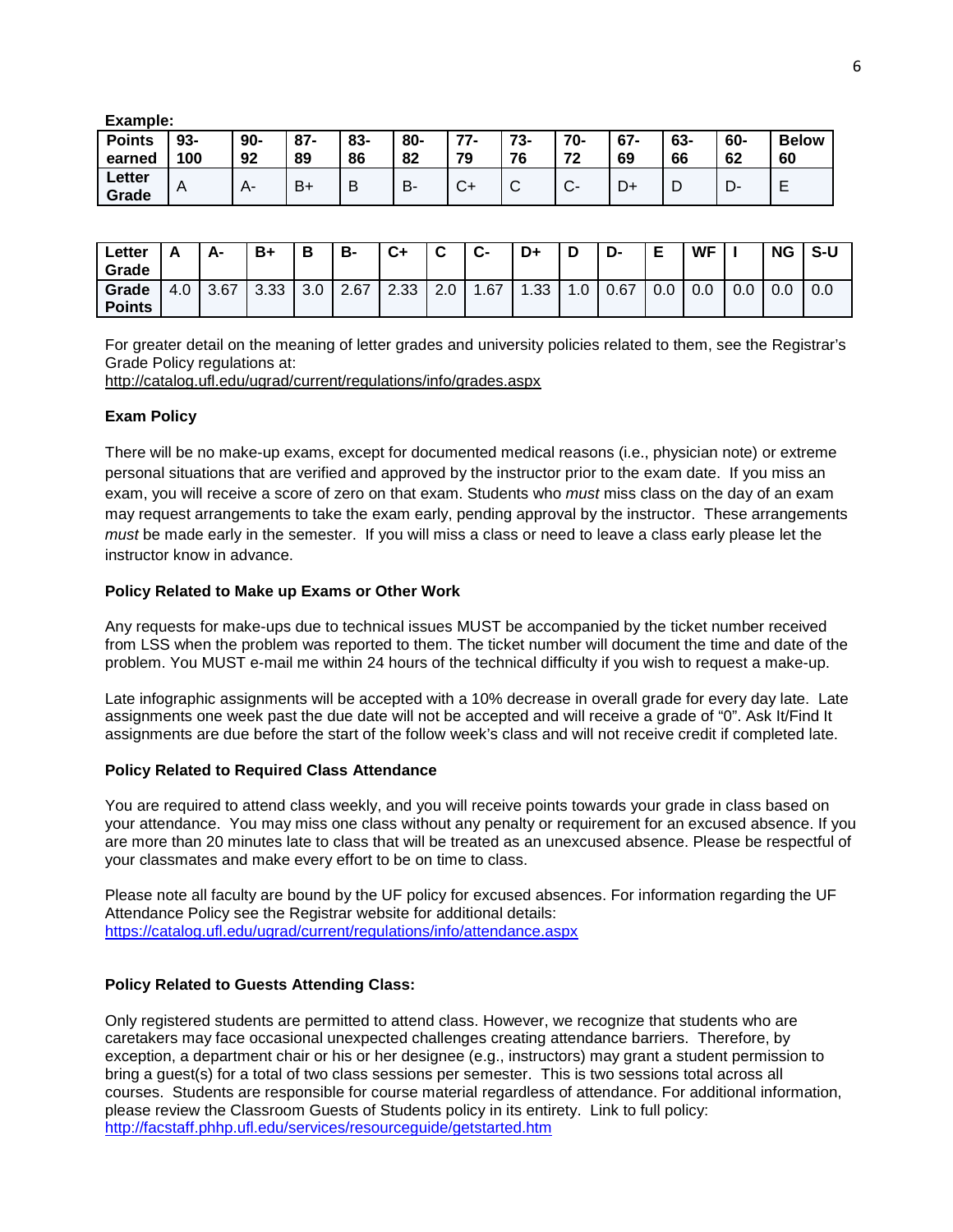# **STUDENT EXPECTATIONS, ROLES, AND OPPORTUNITIES FOR INPUT**

## **Expectations Regarding Course Behavior**

Laptop, Cell Phone, and Newspaper Policy: Given that class lectures are available online, laptops will be allowed in class. However, we will expect that you only have course-related content up on your laptop during class. If your laptop appears to be causing a problem, this privilege will be revoked. Additionally, cell phones, recording devices (unless part of an accommodation for learning disabilities), and text messaging are prohibited during class. These items are distracting to both students and instructors and are disruptive to the learning environment. Students who are found to be in violation of these rules will be asked to leave the classroom and will lose attendance points for the day. I appreciate your cooperation.

### **Academic Integrity**

Students are expected to act in accordance with the University of Florida policy on academic integrity. As a student at the University of Florida, you have committed yourself to uphold the Honor Code, which includes the following pledge:

## "**We, the members of the University of Florida community, pledge to hold ourselves and our peers to the highest standards of honesty and integrity**."

You are expected to exhibit behavior consistent with this commitment to the UF academic community, and on all work submitted for credit at the University of Florida, the following pledge is either required or implied:

## **"On my honor, I have neither given nor received unauthorized aid in doing this assignment."**

It is your individual responsibility to know and comply with all university policies and procedures regarding academic integrity and the Student Honor Code. Violations of the Honor Code at the University of Florida will not be tolerated. Violations will be reported to the Dean of Students Office for consideration of disciplinary action. For additional information regarding Academic Integrity, please see Student Conduct and Honor Code or the Graduate Student Website for additional details: <https://www.dso.ufl.edu/sccr/process/student-conduct-honor-code/>

<http://gradschool.ufl.edu/students/introduction.html>

Please remember cheating, lying, misrepresentation, or plagiarism in any form is unacceptable and inexcusable behavior.

#### **Online Faculty Course Evaluation Process**

Students are expected to provide feedback on the quality of instruction in this course by completing online evaluations at [https://evaluations.ufl.edu.](https://evaluations.ufl.edu/) Evaluations are typically open during the last two or three weeks of the semester, but students will be given specific times when they are open. Summary results of these assessments are available to students at [https://evaluations.ufl.edu/results/.](https://evaluations.ufl.edu/results/)

I greatly value student evaluations and will utilize course evaluations to make ongoing improvements to the course as well as adjust my teaching style and course expectations to improve learning outcomes for students.

### **SUPPORT SERVICES**

#### **Accommodations for Students with Disabilities**

If you require classroom accommodation because of a disability, it is strongly recommended you register with the Dean of Students Office [http://www.dso.ufl.edu](http://www.dso.ufl.edu/) within the first week of class or as soon as you believe you might be eligible for accommodations. The Dean of Students Office will provide documentation of accommodations to you, which you must then give to me as the instructor of the course to receive accommodations. Please do this as soon as possible after you receive the letter. Students with disabilities